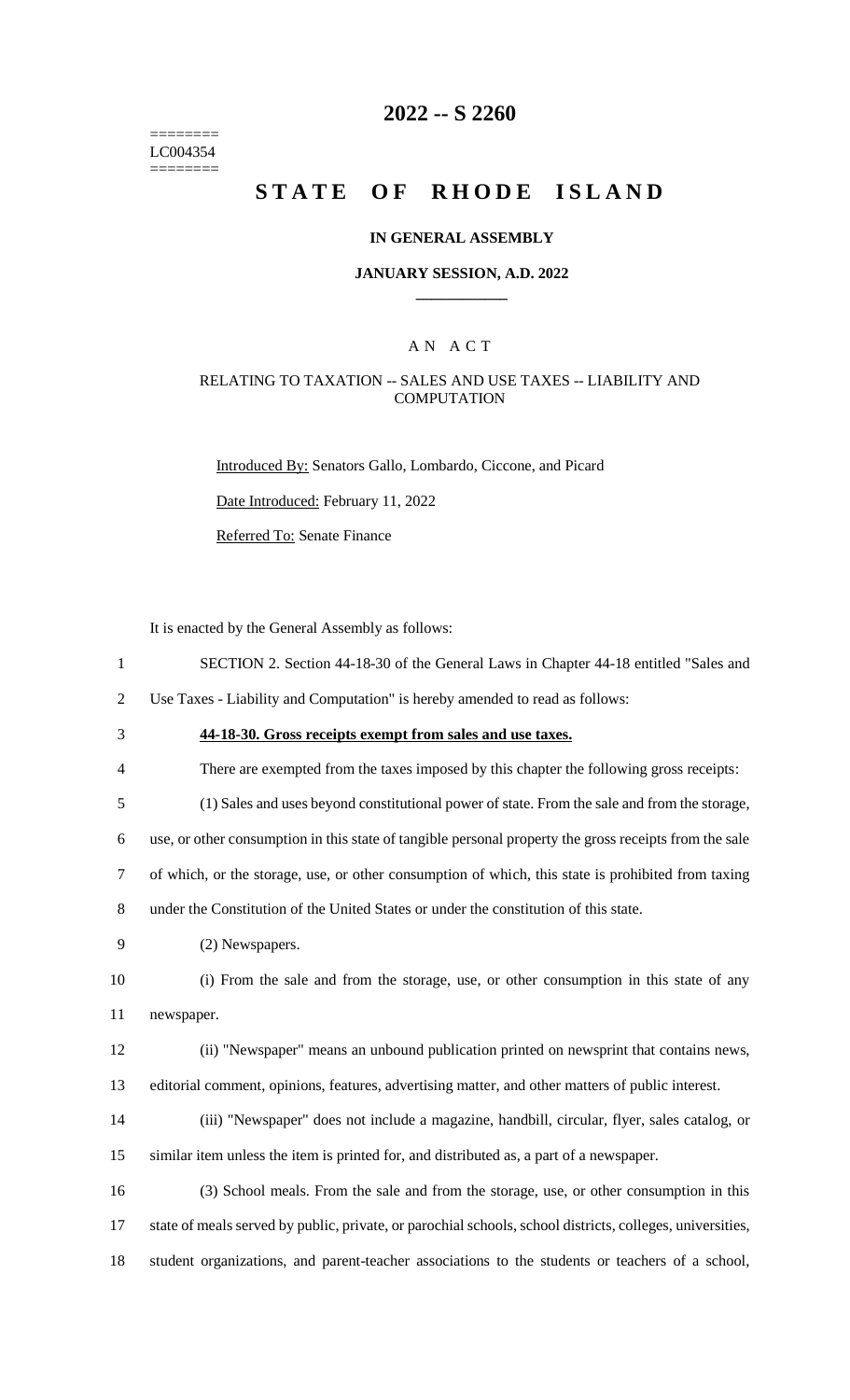college, or university whether the meals are served by the educational institutions or by a food service or management entity under contract to the educational institutions.

(4) Containers.

(i) From the sale and from the storage, use, or other consumption in this state of:

 (A) Non-returnable containers, including boxes, paper bags, and wrapping materials that are biodegradable and all bags and wrapping materials utilized in the medical and healing arts, when sold without the contents to persons who place the contents in the container and sell the contents with the container.

 (B) Containers when sold with the contents if the sale price of the contents is not required to be included in the measure of the taxes imposed by this chapter.

 (C) Returnable containers when sold with the contents in connection with a retail sale of the contents or when resold for refilling.

 (D) Keg and barrel containers, whether returnable or not, when sold to alcoholic beverage producers who place the alcoholic beverages in the containers.

 (ii) As used in this subdivision, the term "returnable containers" means containers of a kind customarily returned by the buyer of the contents for reuse. All other containers are "non-returnable containers."

 (5)(i) Charitable, educational, and religious organizations. From the sale to, as in defined in this section, and from the storage, use, and other consumption in this state, or any other state of the United States of America, of tangible personal property by hospitals not operated for a profit; "educational institutions" as defined in subdivision (18) not operated for a profit; churches, orphanages, and other institutions or organizations operated exclusively for religious or charitable purposes; interest-free loan associations not operated for profit; nonprofit, organized sporting leagues and associations and bands for boys and girls under the age of nineteen (19) years; the following vocational student organizations that are state chapters of national vocational student organizations: Distributive Education Clubs of America (DECA); Future Business Leaders of America, Phi Beta Lambda (FBLA/PBL); Future Farmers of America (FFA); Future Homemakers of America/Home Economics Related Occupations (FHA/HERD); Vocational Industrial Clubs of America (VICA); organized nonprofit golden age and senior citizens clubs for men and women; and parent-teacher associations; and from the sale, storage, use, and other consumption in this state, of and by the Industrial Foundation of Burrillville, a Rhode Island domestic nonprofit corporation. (ii) In the case of contracts entered into with the federal government, its agencies, or instrumentalities, this state, or any other state of the United States of America, its agencies, any city, town, district, or other political subdivision of the states; hospitals not operated for profit;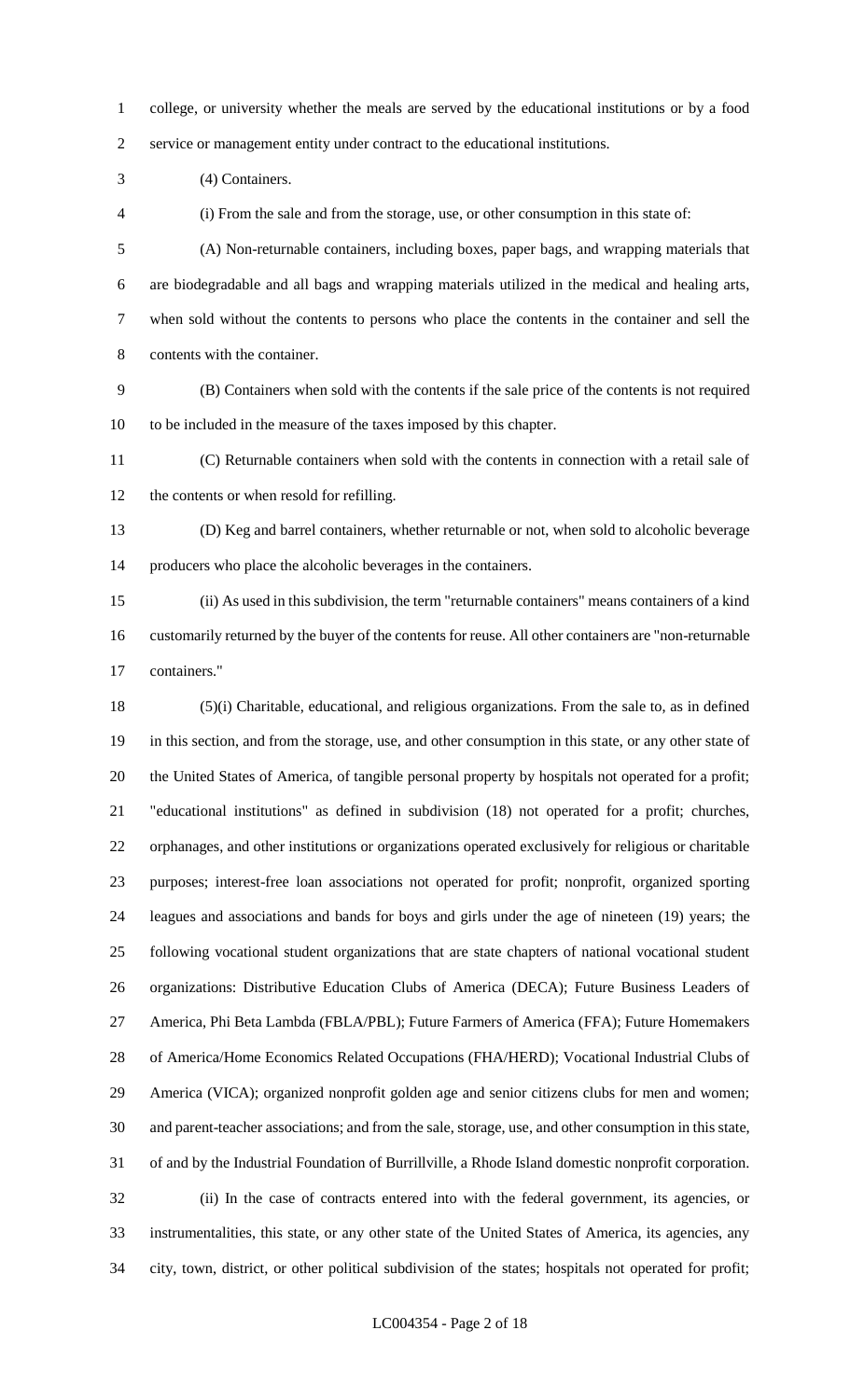educational institutions not operated for profit; churches, orphanages, and other institutions or organizations operated exclusively for religious or charitable purposes, the contractor may purchase such materials and supplies (materials and/or supplies are defined as those that are essential to the project) that are to be utilized in the construction of the projects being performed under the contracts without payment of the tax.

 (iii) The contractor shall not charge any sales or use tax to any exempt agency, institution, or organization but shall in that instance provide his or her suppliers with certificates in the form as determined by the division of taxation showing the reason for exemption and the contractor's records must substantiate the claim for exemption by showing the disposition of all property so purchased. If any property is then used for a nonexempt purpose, the contractor must pay the tax on the property used.

 (6) Gasoline. From the sale and from the storage, use, or other consumption in this state of: (i) Gasoline and other products taxed under chapter 36 of title 31 and (ii) Fuels used for the propulsion of airplanes.

(7) Purchase for manufacturing purposes.

 (i) From the sale and from the storage, use, or other consumption in this state of computer software, tangible personal property, electricity, natural gas, artificial gas, steam, refrigeration, and water, when the property or service is purchased for the purpose of being manufactured into a finished product for resale and becomes an ingredient, component, or integral part of the manufactured, compounded, processed, assembled, or prepared product, or if the property or service is consumed in the process of manufacturing for resale computer software, tangible personal property, electricity, natural gas, artificial gas, steam, refrigeration, or water.

 (ii) "Consumed" means destroyed, used up, or worn out to the degree or extent that the property cannot be repaired, reconditioned, or rendered fit for further manufacturing use.

(iii) "Consumed" includes mere obsolescence.

 (iv) "Manufacturing" means and includes: manufacturing, compounding, processing, assembling, preparing, or producing.

 (v) "Process of manufacturing" means and includes all production operations performed in the producing or processing room, shop, or plant, insofar as the operations are a part of and connected with the manufacturing for resale of tangible personal property, electricity, natural gas, artificial gas, steam, refrigeration, or water and all production operations performed insofar as the operations are a part of and connected with the manufacturing for resale of computer software.

 (vi) "Process of manufacturing" does not mean or include administration operations such as general office operations, accounting, collection, or sales promotion, nor does it mean or include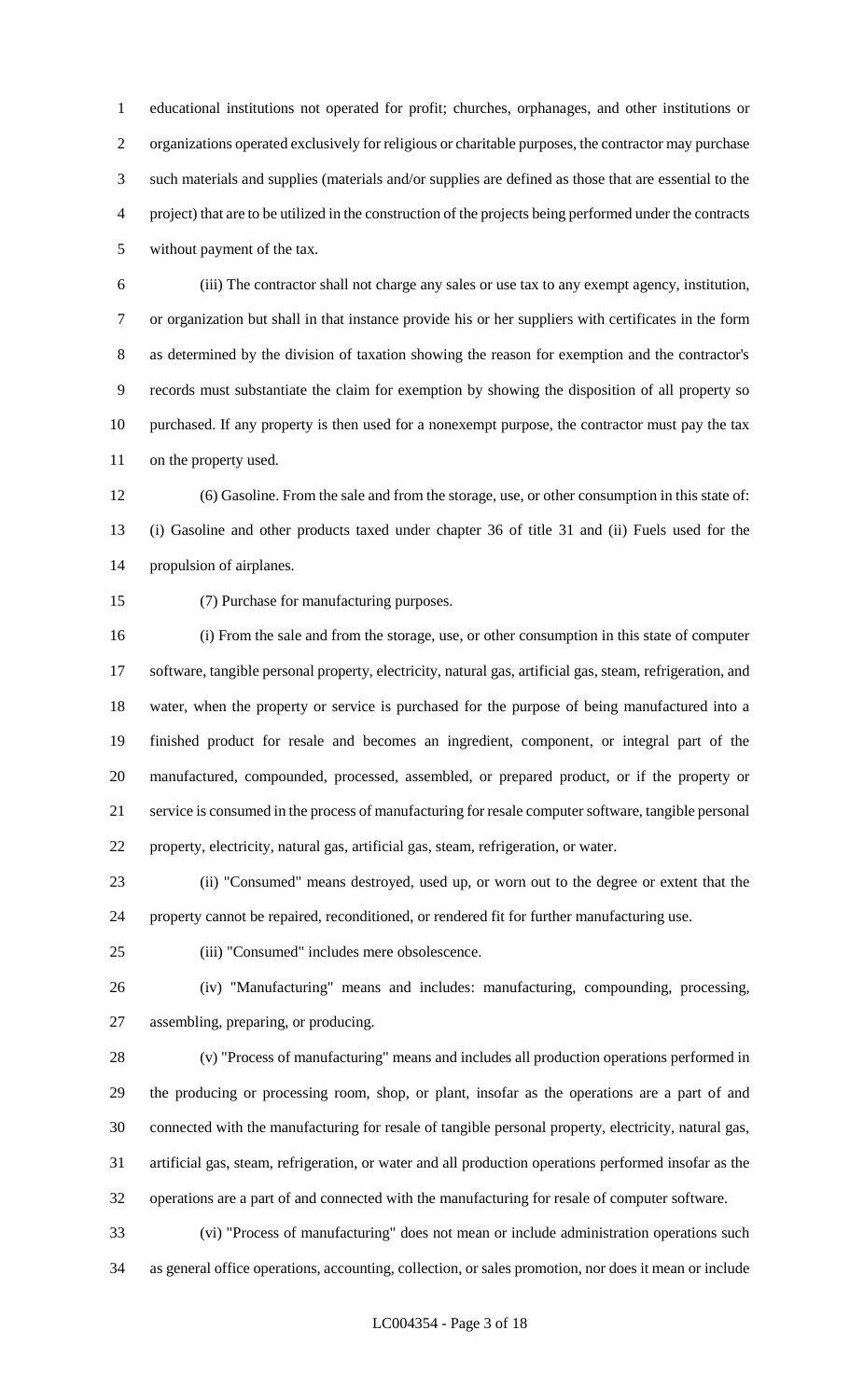distribution operations that occur subsequent to production operations, such as handling, storing, selling, and transporting the manufactured products, even though the administration and distribution operations are performed by, or in connection with, a manufacturing business.

 (8) State and political subdivisions. From the sale to, and from the storage, use, or other consumption by, this state, any city, town, district, or other political subdivision of this state. Every redevelopment agency created pursuant to chapter 31 of title 45 is deemed to be a subdivision of the municipality where it is located.

 (9) Food and food ingredients. From the sale and storage, use, or other consumption in this state of food and food ingredients as defined in § 44-18-7.1(l).

 For the purposes of this exemption "food and food ingredients" shall not include candy, soft drinks, dietary supplements, alcoholic beverages, tobacco, food sold through vending machines, or prepared food, as those terms are defined in § 44-18-7.1, unless the prepared food is: (i) Sold by a seller whose primary NAICS classification is manufacturing in sector 311,

except sub-sector 3118 (bakeries);

(ii) Sold in an unheated state by weight or volume as a single item;

 (iii) Bakery items, including: bread, rolls, buns, biscuits, bagels, croissants, pastries, donuts, danish, cakes, tortes, pies, tarts, muffins, bars, cookies, tortillas; and

 is not sold with utensils provided by the seller, including: plates, knives, forks, spoons, glasses, cups, napkins, or straws.

 (10) Medicines, drugs, and durable medical equipment. From the sale and from the storage, use, or other consumption in this state, of:

 (i) "Drugs" as defined in § 44-18-7.1(h)(i), sold on prescriptions, medical oxygen, and insulin whether or not sold on prescription. For purposes of this exemption drugs shall not include over-the-counter drugs and grooming and hygiene products as defined in § 44-18-7.1(h)(iii).

25 (ii) Durable medical equipment as defined in  $\S$  44-18-7.1(k) for home use only, including, but not limited to: syringe infusers, ambulatory drug delivery pumps, hospital beds, convalescent chairs, and chair lifts. Supplies used in connection with syringe infusers and ambulatory drug delivery pumps that are sold on prescription to individuals to be used by them to dispense or administer prescription drugs, and related ancillary dressings and supplies used to dispense or administer prescription drugs, shall also be exempt from tax.

 (11) Prosthetic devices and mobility enhancing equipment. From the sale and from the storage, use, or other consumption in this state, of prosthetic devices as defined in § 44-18-7.1(t), sold on prescription, including, but not limited to: artificial limbs, dentures, spectacles, eyeglasses, and artificial eyes; artificial hearing devices and hearing aids, whether or not sold on prescription;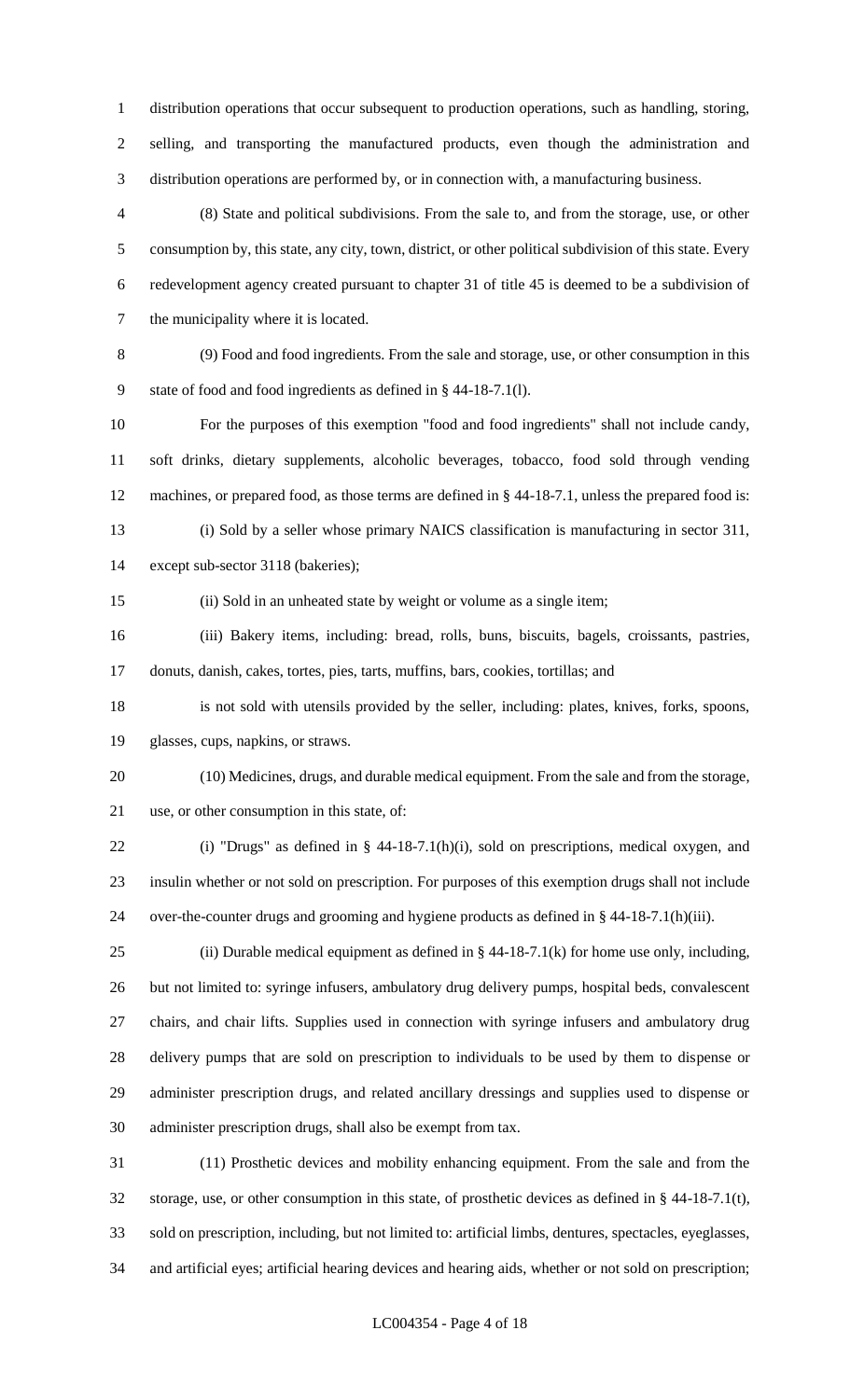and mobility enhancing equipment as defined in § 44-18-7.1(p), including wheelchairs, crutches, and canes.

 (12) Coffins, caskets, urns, shrouds and burial garments. From the sale and from the storage, use, or other consumption in this state of coffins, caskets, urns, shrouds, and other burial garments that are ordinarily sold by a funeral director as part of the business of funeral directing.

(13) Motor vehicles sold to nonresidents.

 (i) From the sale, subsequent to June 30, 1958, of a motor vehicle to a bona fide nonresident of this state who does not register the motor vehicle in this state, whether the sale or delivery of the motor vehicle is made in this state or at the place of residence of the nonresident. A motor vehicle sold to a bona fide nonresident whose state of residence does not allow a like exemption to its nonresidents is not exempt from the tax imposed under § 44-18-20. In that event, the bona fide nonresident pays a tax to Rhode Island on the sale at a rate equal to the rate that would be imposed in his or her state of residence not to exceed the rate that would have been imposed under § 44-18- 20. Notwithstanding any other provisions of law, a licensed motor vehicle dealer shall add and collect the tax required under this subdivision and remit the tax to the tax administrator under the provisions of chapters 18 and 19 of this title. When a Rhode Island licensed, motor vehicle dealer is required to add and collect the sales and use tax on the sale of a motor vehicle to a bona fide nonresident as provided in this section, the dealer in computing the tax takes into consideration the law of the state of the nonresident as it relates to the trade-in of motor vehicles.

20 (ii) The tax administrator, in addition to the provisions of §§ 44-19-27 and 44-19-28, may require any licensed motor vehicle dealer to keep records of sales to bona fide nonresidents as the tax administrator deems reasonably necessary to substantiate the exemption provided in this subdivision, including the affidavit of a licensed motor vehicle dealer that the purchaser of the motor vehicle was the holder of, and had in his or her possession a valid out-of-state motor vehicle registration or a valid out-of-state driver's license.

 (iii) Any nonresident who registers a motor vehicle in this state within ninety (90) days of the date of its sale to him or her is deemed to have purchased the motor vehicle for use, storage, or other consumption in this state, and is subject to, and liable for, the use tax imposed under the provisions of § 44-18-20.

 (14) Sales in public buildings by blind people. From the sale and from the storage, use, or other consumption in all public buildings in this state of all products or wares by any person licensed under § 40-9-11.1.

 (15) Air and water pollution control facilities. From the sale, storage, use, or other consumption in this state of tangible personal property or supplies acquired for incorporation into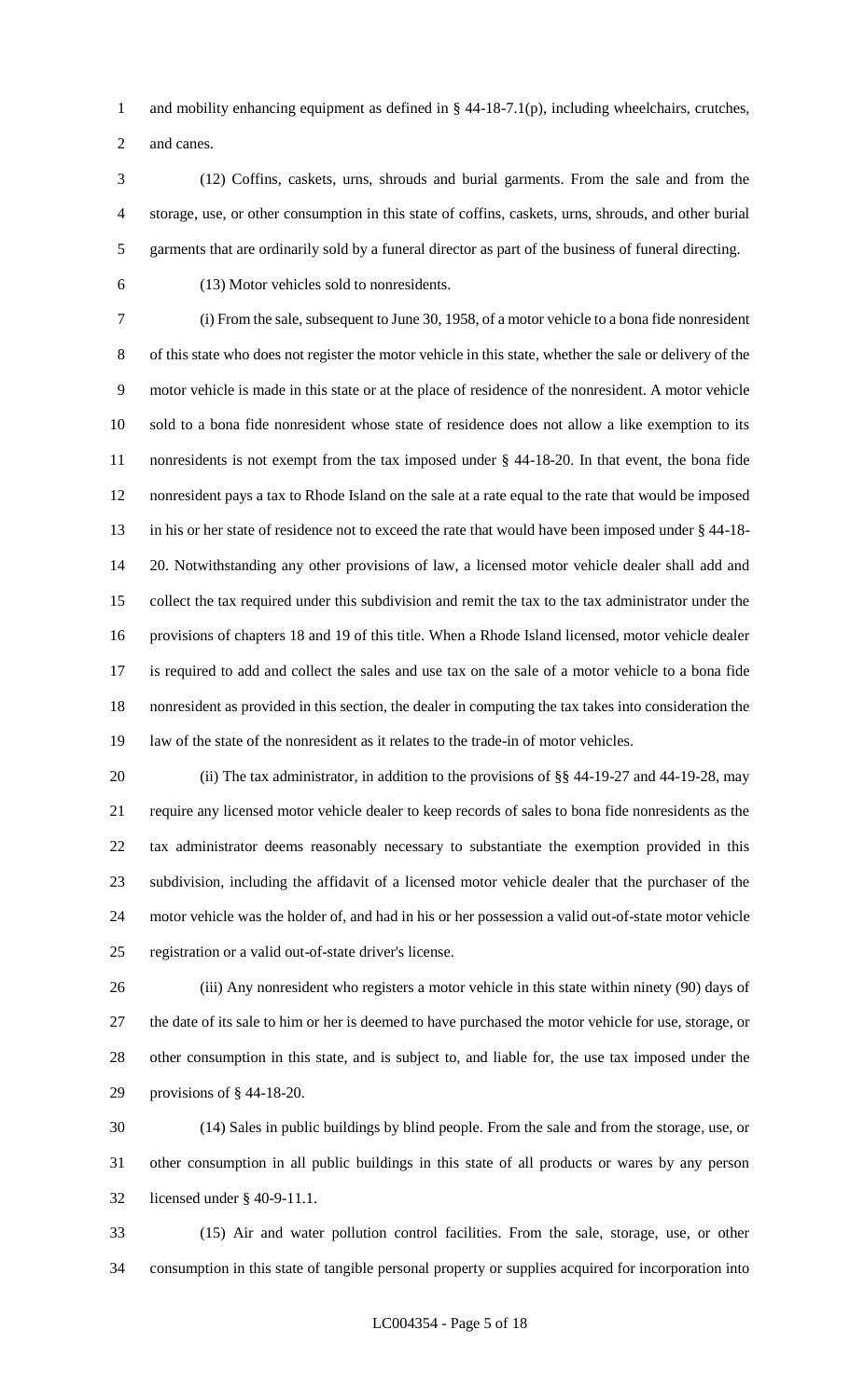or used and consumed in the operation of a facility, the primary purpose of which is to aid in the control of the pollution or contamination of the waters or air of the state, as defined in chapter 12 of title 46 and chapter 23 of title 23, respectively, and that has been certified as approved for that purpose by the director of environmental management. The director of environmental management may certify to a portion of the tangible personal property or supplies acquired for incorporation into those facilities or used and consumed in the operation of those facilities to the extent that that portion has as its primary purpose the control of the pollution or contamination of the waters or air of this state. As used in this subdivision, "facility" means any land, facility, device, building, machinery, or equipment.

 (16) Camps. From the rental charged for living quarters, or sleeping, or housekeeping accommodations at camps or retreat houses operated by religious, charitable, educational, or other organizations and associations mentioned in subsection (5), or by privately owned and operated summer camps for children.

 (17) Certain institutions. From the rental charged for living or sleeping quarters in an institution licensed by the state for the hospitalization, custodial, or nursing care of human beings. (18) Educational institutions. From the rental charged by any educational institution for living quarters, or sleeping, or housekeeping accommodations or other rooms or accommodations to any student or teacher necessitated by attendance at an educational institution. "Educational institution" as used in this section means an institution of learning not operated for profit that is empowered to confer diplomas, educational, literary, or academic degrees; that has a regular faculty, curriculum, and organized body of pupils or students in attendance throughout the usual school year; that keeps and furnishes to students and others records required and accepted for entrance to schools of secondary, collegiate, or graduate rank; and no part of the net earnings of which inures to the benefit of any individual.

(19) Motor vehicle and adaptive equipment for persons with disabilities.

 (i) From the sale of: (A) Special adaptations; (B) The component parts of the special 27 adaptations; or (C) A specially adapted motor vehicle; provided that the owner furnishes to the tax administrator an affidavit of a licensed physician to the effect that the specially adapted motor vehicle is necessary to transport a family member with a disability or where the vehicle has been specially adapted to meet the specific needs of the person with a disability. This exemption applies to not more than one motor vehicle owned and registered for personal, noncommercial use.

 (ii) For the purpose of this subsection the term "special adaptations" includes, but is not limited to: wheelchair lifts, wheelchair carriers, wheelchair ramps, wheelchair securements, hand controls, steering devices, extensions, relocations, and crossovers of operator controls, power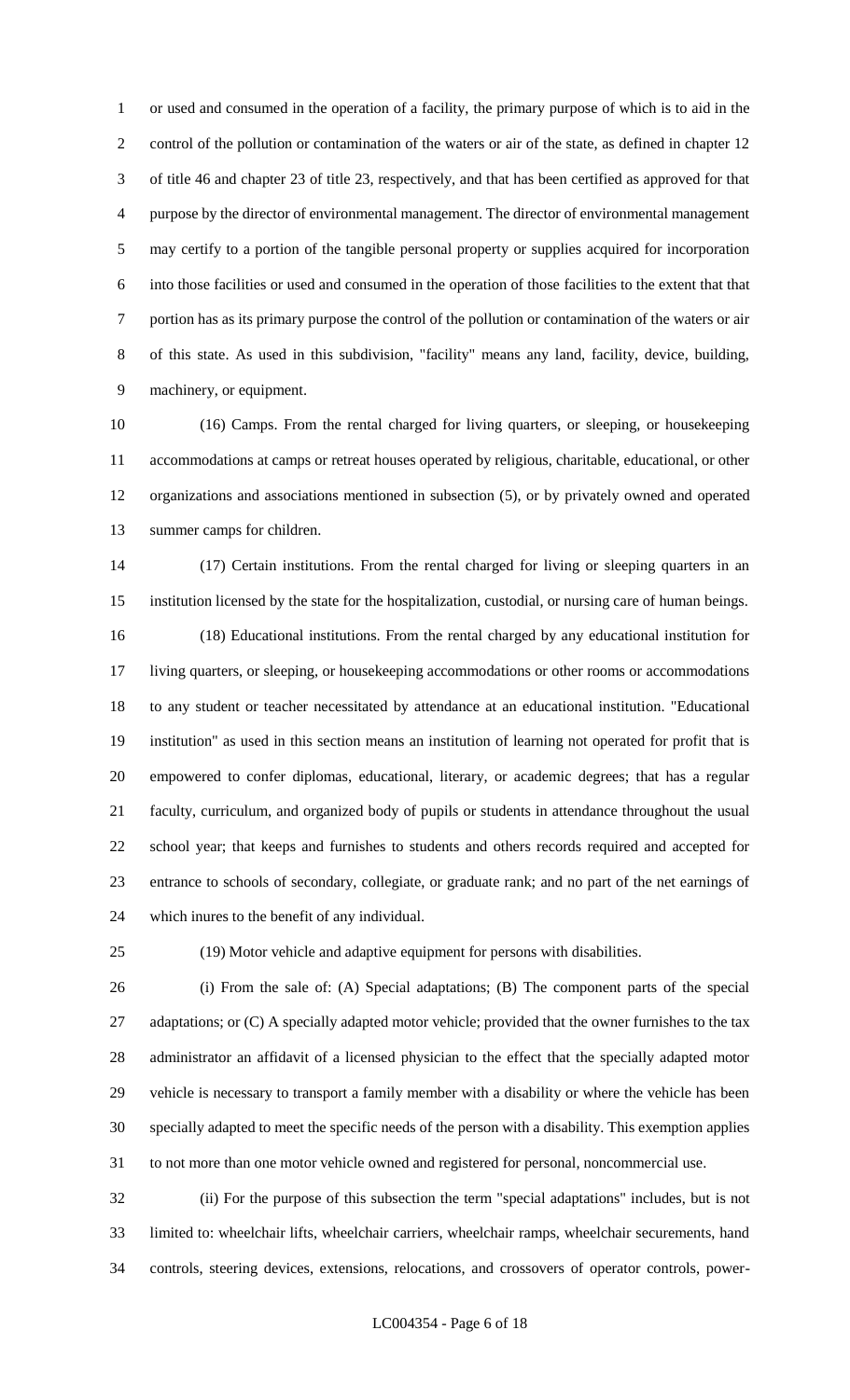assisted controls, raised tops or dropped floors, raised entry doors, or alternative signaling devices

to auditory signals.

 (iii) From the sale of: (a) Special adaptations, (b) The component parts of the special adaptations, for a "wheelchair accessible taxicab" as defined in § 39-14-1, and/or a "wheelchair accessible public motor vehicle" as defined in § 39-14.1-1.

 (iv) For the purpose of this subdivision the exemption for a "specially adapted motor vehicle" means a use tax credit not to exceed the amount of use tax that would otherwise be due on the motor vehicle, exclusive of any adaptations. The use tax credit is equal to the cost of the special adaptations, including installation.

 (20) Heating fuels. From the sale and from the storage, use, or other consumption in this state of every type of heating fuel.

 (21) Electricity and gas. From the sale and from the storage, use, or other consumption in 13 this state of electricity and gas.

(22) Manufacturing machinery and equipment.

 (i) From the sale and from the storage, use, or other consumption in this state of tools, dies, molds, machinery, equipment (including replacement parts), and related items to the extent used in an industrial plant in connection with the actual manufacture, conversion, or processing of tangible personal property, or to the extent used in connection with the actual manufacture, conversion, or processing of computer software as that term is utilized in industry numbers 7371, 7372, and 7373 in the standard industrial classification manual prepared by the Technical Committee on Industrial Classification, Office of Statistical Standards, Executive Office of the President, United States Bureau of the Budget, as revised from time to time, to be sold, or that machinery and equipment used in the furnishing of power to an industrial manufacturing plant. For the purposes of this subdivision, "industrial plant" means a factory at a fixed location primarily engaged in the manufacture, conversion, or processing of tangible personal property to be sold in the regular course of business;

 (ii) Machinery and equipment and related items are not deemed to be used in connection with the actual manufacture, conversion, or processing of tangible personal property, or in connection with the actual manufacture, conversion, or processing of computer software as that term is utilized in industry numbers 7371, 7372, and 7373 in the standard industrial classification manual prepared by the Technical Committee on Industrial Classification, Office of Statistical Standards, Executive Office of the President, United States Bureau of the Budget, as revised from time to time, to be sold to the extent the property is used in administration or distribution operations; (iii) Machinery and equipment and related items used in connection with the actual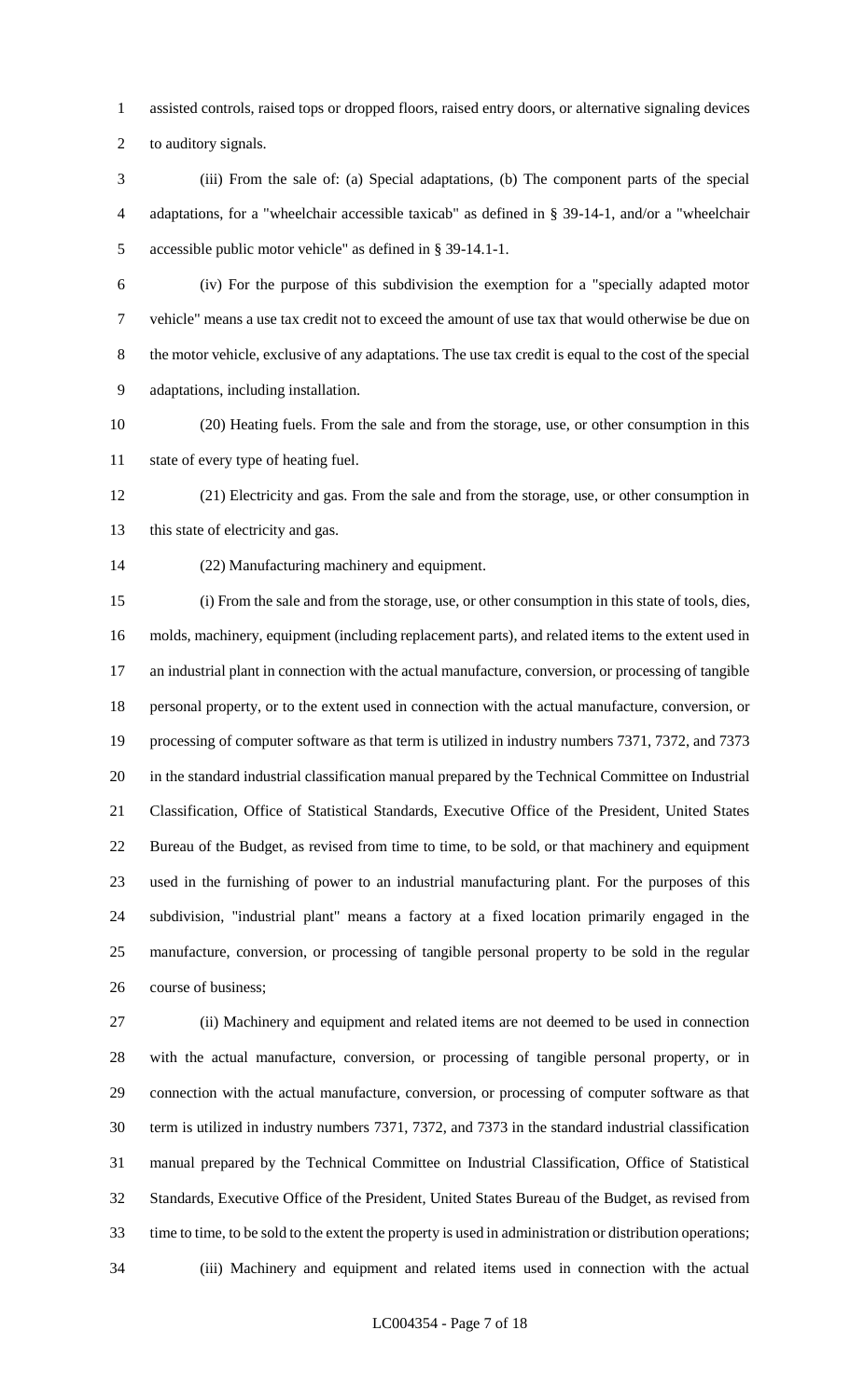manufacture, conversion, or processing of any computer software or any tangible personal property 2 that is not to be sold and that would be exempt under subdivision (7) or this subdivision if purchased from a vendor or machinery and equipment and related items used during any manufacturing, converting, or processing function is exempt under this subdivision even if that operation, function, or purpose is not an integral or essential part of a continuous production flow or manufacturing process;

 (iv) Where a portion of a group of portable or mobile machinery is used in connection with the actual manufacture, conversion, or processing of computer software or tangible personal property to be sold, as previously defined, that portion, if otherwise qualifying, is exempt under this subdivision even though the machinery in that group is used interchangeably and not otherwise identifiable as to use.

 (23) Trade-in value of motor vehicles. From the sale and from the storage, use, or other consumption in this state of so much of the purchase price paid for a new or used automobile as is allocated for a trade-in allowance on the automobile of the buyer given in trade to the seller, or of the proceeds applicable only to the automobile as are received from the manufacturer of automobiles for the repurchase of the automobile whether the repurchase was voluntary or not towards the purchase of a new or used automobile by the buyer. For the purpose of this subdivision, the word "automobile" means a private passenger automobile not used for hire and does not refer to any other type of motor vehicle.

(24) Precious metal bullion.

 (i) From the sale and from the storage, use, or other consumption in this state of precious metal bullion, substantially equivalent to a transaction in securities or commodities.

 (ii) For purposes of this subdivision, "precious metal bullion" means any elementary precious metal that has been put through a process of smelting or refining, including, but not limited to: gold, silver, platinum, rhodium, and chromium, and that is in a state or condition that its value depends upon its content and not upon its form.

 (iii) The term does not include fabricated precious metal that has been processed or manufactured for some one or more specific and customary industrial, professional, or artistic uses.

 (25) Commercial vessels. From sales made to a commercial ship, barge, or other vessel of fifty (50) tons burden or over, primarily engaged in interstate or foreign commerce, and from the repair, alteration, or conversion of the vessels, and from the sale of property purchased for the use of the vessels including provisions, supplies, and material for the maintenance and/or repair of the vessels.

(26) Commercial fishing vessels. From the sale and from the storage, use, or other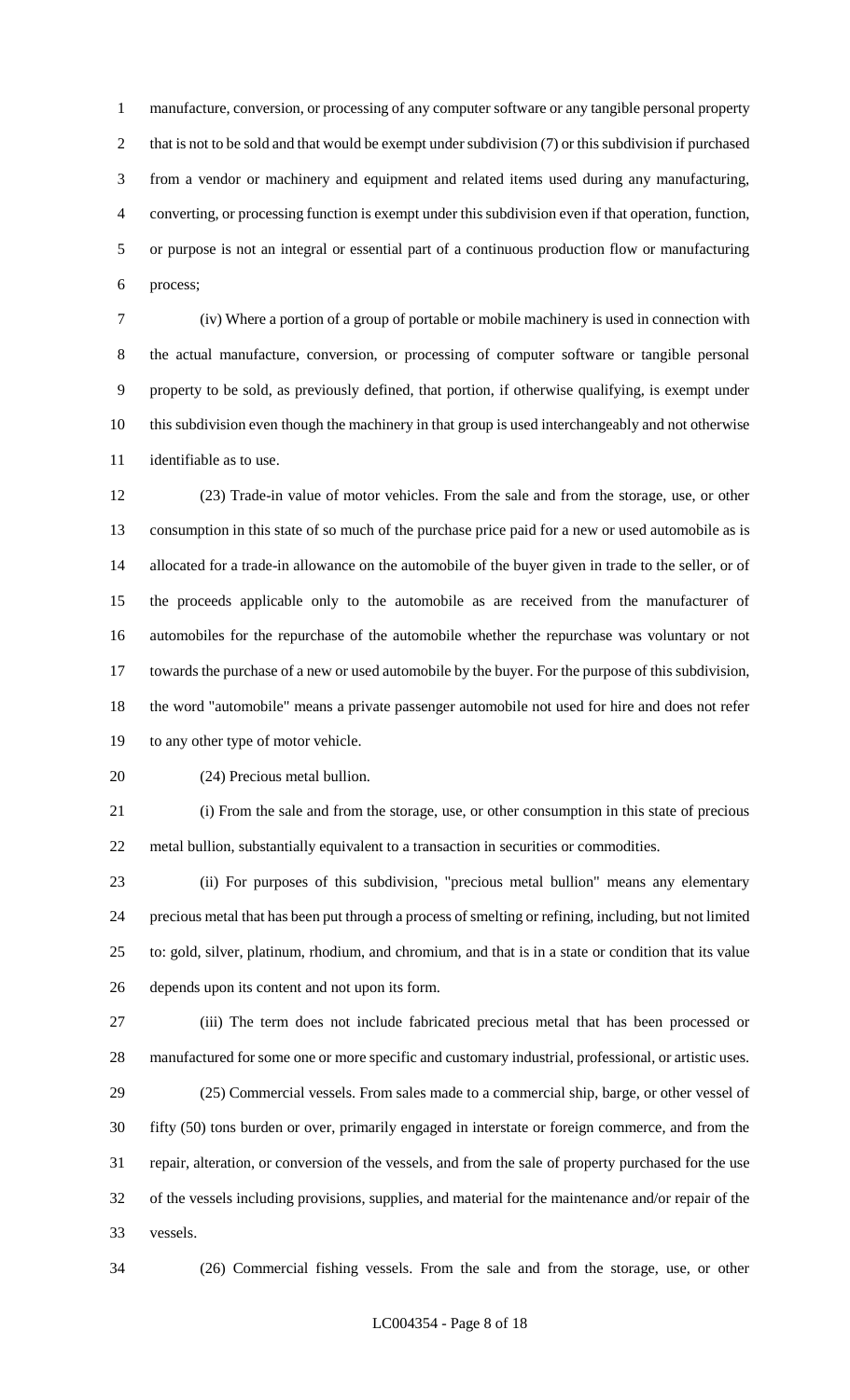consumption in this state of vessels and other watercraft that are in excess of five (5) net tons and that are used exclusively for "commercial fishing," as defined in this subdivision, and from the repair, alteration, or conversion of those vessels and other watercraft, and from the sale of property purchased for the use of those vessels and other watercraft including provisions, supplies, and material for the maintenance and/or repair of the vessels and other watercraft and the boats nets, cables, tackle, and other fishing equipment appurtenant to or used in connection with the commercial fishing of the vessels and other watercraft. "Commercial fishing" means taking or attempting to take any fish, shellfish, crustacea, or bait species with the intent of disposing of it for profit or by sale, barter, trade, or in commercial channels. The term does not include subsistence fishing, i.e., the taking for personal use and not for sale or barter; or sport fishing; but shall include vessels and other watercraft with a Rhode Island party and charter boat license issued by the department of environmental management pursuant to § 20-2-27.1 that meet the following criteria: (i) The operator must have a current United States Coast Guard (U.S.C.G.) license to carry passengers for hire; (ii) U.S.C.G. vessel documentation in the coast wide fishery trade; (iii) U.S.C.G. vessel documentation as to proof of Rhode Island home port status or a Rhode Island boat registration to prove Rhode Island home port status; and (iv) The vessel must be used as a commercial passenger carrying fishing vessel to carry passengers for fishing. The vessel must be able to demonstrate that at least fifty percent (50%) of its annual gross income derives from charters or provides documentation of a minimum of one hundred (100) charter trips annually; and (v) The vessel must have a valid Rhode Island party and charter boat license. The tax administrator shall implement the provisions of this subdivision by promulgating rules and regulations relating thereto. (27) Clothing and footwear. From the sales of articles of clothing, including footwear, intended to be worn or carried on or about the human body for sales prior to October 1, 2012. Effective October 1, 2012, the exemption will apply to the sales of articles of clothing, including footwear, intended to be worn or carried on or about the human body up to two hundred and fifty dollars (\$250) of the sales price per item. For the purposes of this section, "clothing or footwear" does not include clothing accessories or equipment or special clothing or footwear primarily designed for athletic activity or protective use as these terms are defined in section 44-18-7.1(f). In recognition of the work being performed by the streamlined sales and use tax governing board, upon passage of any federal law that authorizes states to require remote sellers to collect and remit sales and use taxes, this unlimited exemption will apply as it did prior to October 1, 2012. The unlimited exemption on sales of clothing and footwear shall take effect on the date that the state requires remote sellers to collect and remit sales and use taxes.

(28) Water for residential use. From the sale and from the storage, use, or other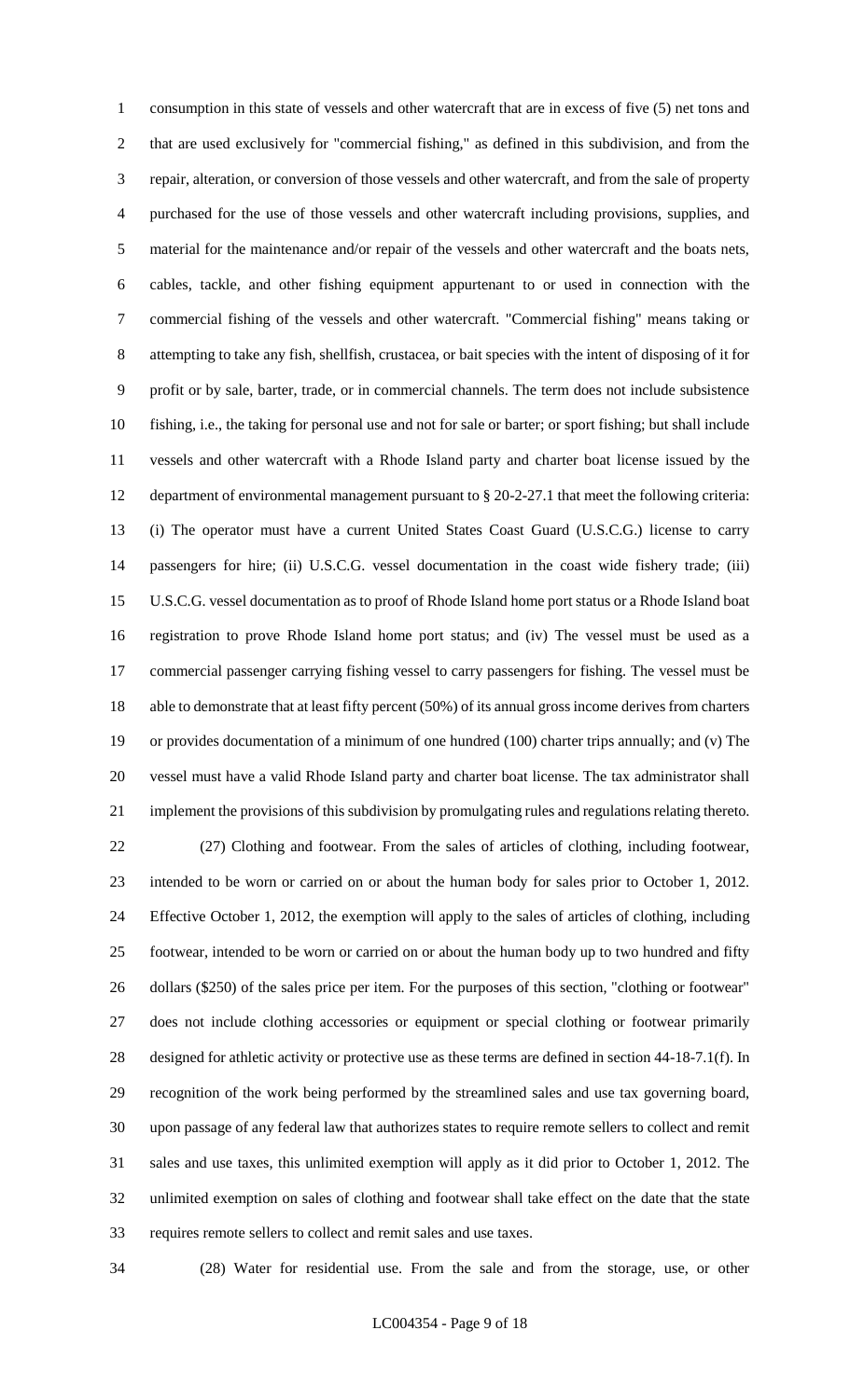consumption in this state of water furnished for domestic use by occupants of residential premises. (29) Bibles. [Unconstitutional; see Ahlburn v. Clark, 728 A.2d 449 (R.I. 1999); see Notes to Decisions.] From the sale and from the storage, use, or other consumption in the state of any canonized scriptures of any tax-exempt nonprofit religious organization including, but not limited to, the Old Testament and the New Testament versions.

(30) Boats.

 (i) From the sale of a boat or vessel to a bona fide nonresident of this state who does not register the boat or vessel in this state or document the boat or vessel with the United States government at a home port within the state, whether the sale or delivery of the boat or vessel is made in this state or elsewhere; provided, that the nonresident transports the boat within thirty (30) days after delivery by the seller outside the state for use thereafter solely outside the state.

 (ii) The tax administrator, in addition to the provisions of §§ 44-19-27 and 44-19-28, may require the seller of the boat or vessel to keep records of the sales to bona fide nonresidents as the tax administrator deems reasonably necessary to substantiate the exemption provided in this subdivision, including the affidavit of the seller that the buyer represented himself or herself to be a bona fide nonresident of this state and of the buyer that he or she is a nonresident of this state.

 (31) Youth activities equipment. From the sale, storage, use, or other consumption in this state of items for not more than twenty dollars (\$20.00) each by nonprofit Rhode Island eleemosynary organizations, for the purposes of youth activities that the organization is formed to sponsor and support; and by accredited elementary and secondary schools for the purposes of the schools or of organized activities of the enrolled students.

 (32) Farm equipment. From the sale and from the storage or use of machinery and equipment used directly for commercial farming and agricultural production; including, but not limited to: tractors, ploughs, harrows, spreaders, seeders, milking machines, silage conveyors, balers, bulk milk storage tanks, trucks with farm plates, mowers, combines, irrigation equipment, greenhouses and greenhouse coverings, graders and packaging machines, tools and supplies and other farming equipment, including replacement parts appurtenant to or used in connection with commercial farming and tools and supplies used in the repair and maintenance of farming equipment. "Commercial farming" means the keeping or boarding of five (5) or more horses or the production within this state of agricultural products, including, but not limited to, field or orchard crops, livestock, dairy, and poultry, or their products, where the keeping, boarding, or production provides at least two thousand five hundred dollars (\$2,500) in annual gross sales to the operator, whether an individual, a group, a partnership, or a corporation for exemptions issued prior to July 1, 2002. For exemptions issued or renewed after July 1, 2002, there shall be two (2) levels. Level I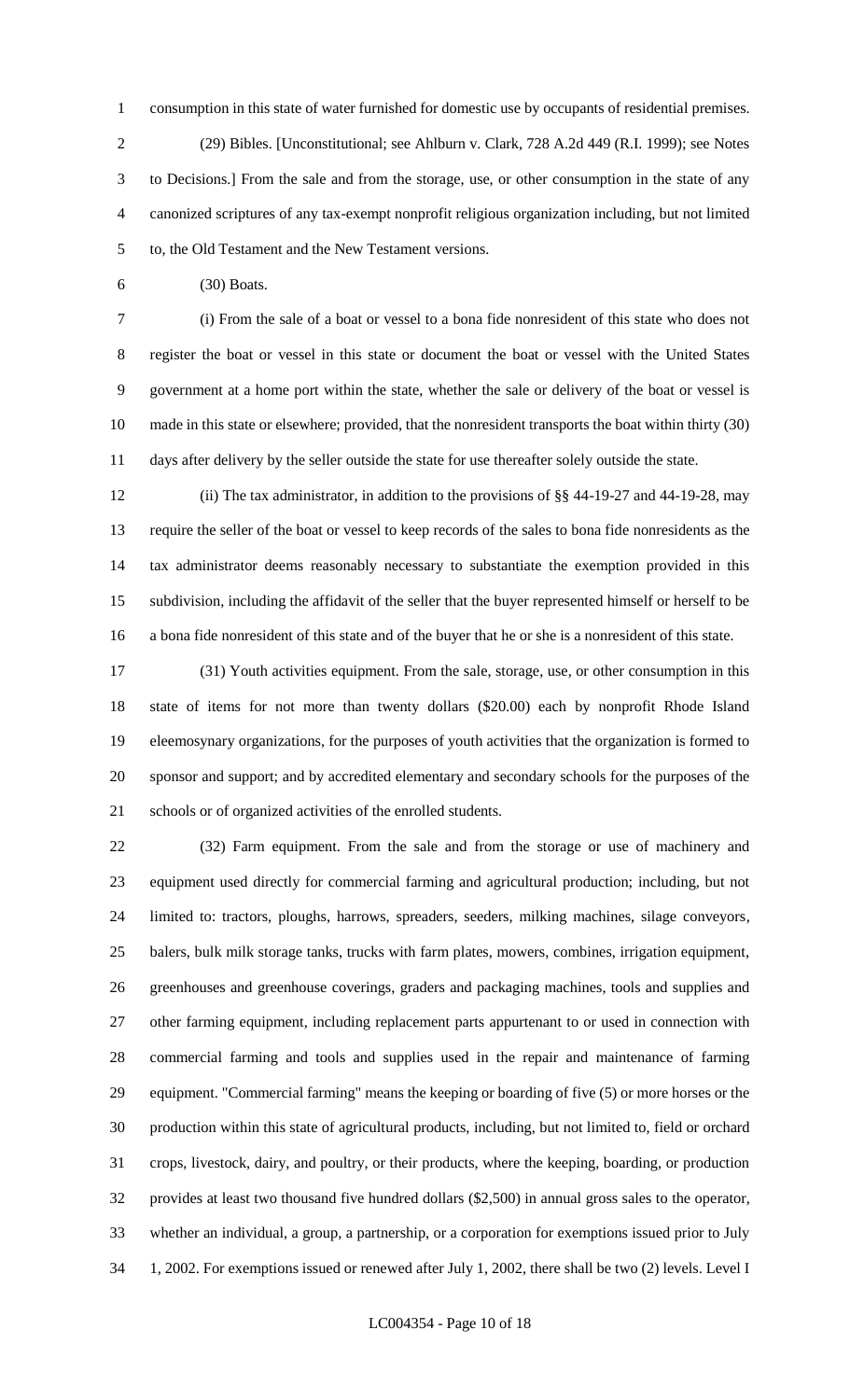shall be based on proof of annual, gross sales from commercial farming of at least twenty-five hundred dollars (\$2,500) and shall be valid for purchases subject to the exemption provided in this subdivision except for motor vehicles with an excise tax value of five thousand dollars (\$5,000) or greater. Level II shall be based on proof of annual gross sales from commercial farming of at least ten thousand dollars (\$10,000) or greater and shall be valid for purchases subject to the exemption provided in this subdivision including motor vehicles with an excise tax value of five thousand dollars (\$5,000) or greater. For the initial issuance of the exemptions, proof of the requisite amount of annual gross sales from commercial farming shall be required for the prior year; for any renewal of an exemption granted in accordance with this subdivision at either level I or level II, proof of gross annual sales from commercial farming at the requisite amount shall be required for each of 11 the prior two (2) years. Certificates of exemption issued or renewed after July 1, 2002, shall clearly indicate the level of the exemption and be valid for four (4) years after the date of issue. This exemption applies even if the same equipment is used for ancillary uses, or is temporarily used for a non-farming or a non-agricultural purpose, but shall not apply to motor vehicles acquired after July 1, 2002, unless the vehicle is a farm vehicle as defined pursuant to § 31-1-8 and is eligible for registration displaying farm plates as provided for in § 31-3-31.

 (33) Compressed air. From the sale and from the storage, use, or other consumption in the state of compressed air.

 (34) Flags. From the sale and from the storage, consumption, or other use in this state of United States, Rhode Island or POW-MIA flags.

 (35) Motor vehicle and adaptive equipment to certain veterans. From the sale of a motor vehicle and adaptive equipment to and for the use of a veteran with a service-connected loss of or the loss of use of a leg, foot, hand, or arm, or any veteran who is a double amputee, whether service connected or not. The motor vehicle must be purchased by and especially equipped for use by the qualifying veteran. Certificate of exemption or refunds of taxes paid is granted under rules or regulations that the tax administrator may prescribe.

 (36) Textbooks. From the sale and from the storage, use, or other consumption in this state of textbooks by an "educational institution," as defined in subsection (18) of this section, and any educational institution within the purview of § 16-63-9(4), and used textbooks by any purveyor.

 (37) Tangible personal property and supplies used in on-site hazardous waste recycling, reuse, or treatment. From the sale, storage, use, or other consumption in this state of tangible personal property or supplies used or consumed in the operation of equipment, the exclusive function of which is the recycling, reuse, or recovery of materials (other than precious metals, as defined in subdivision (24)(ii) of this section) from the treatment of "hazardous wastes," as defined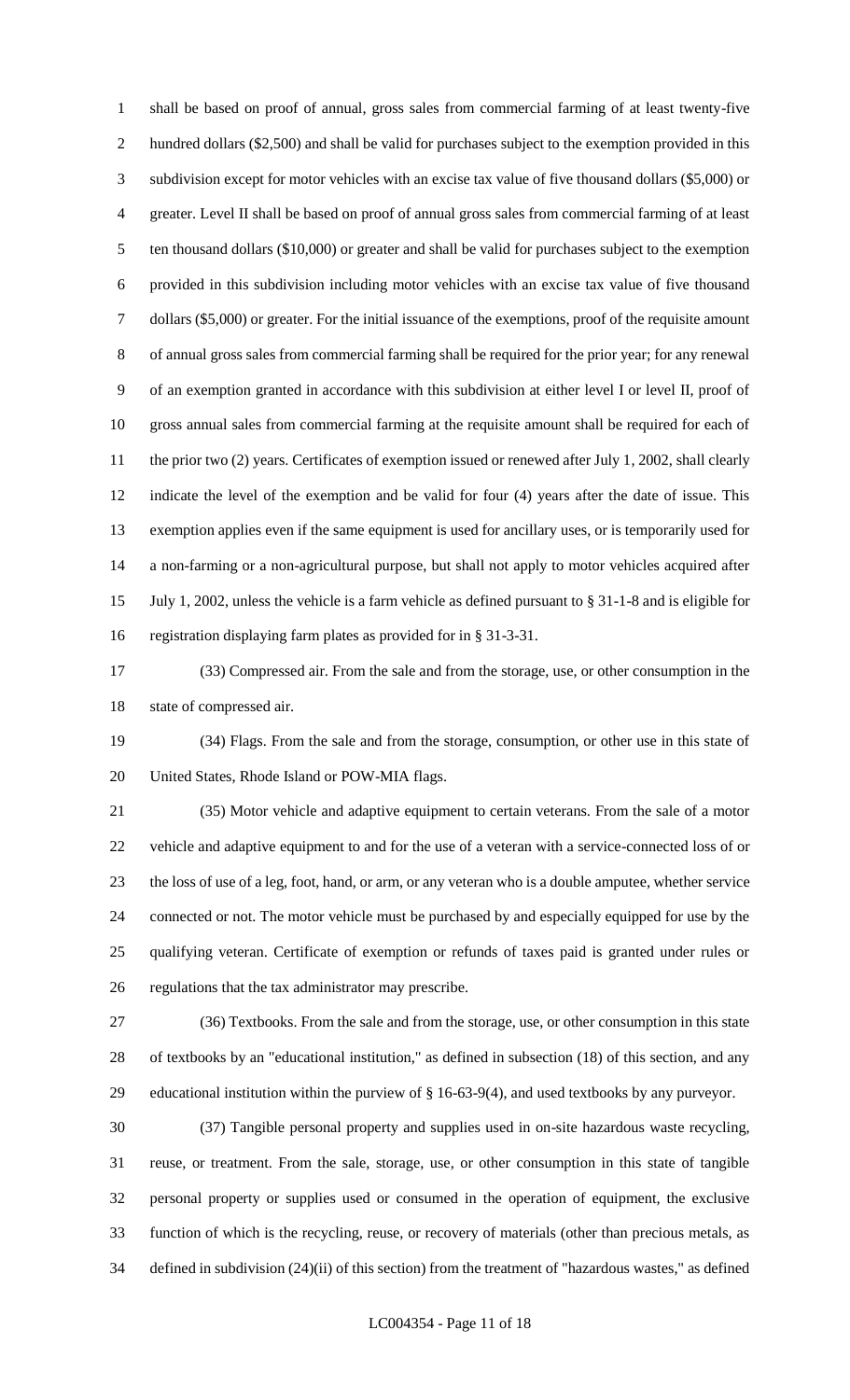in § 23-19.1-4, where the "hazardous wastes" are generated in Rhode Island solely by the same taxpayer and where the personal property is located at, in, or adjacent to a generating facility of the taxpayer in Rhode Island. The taxpayer shall procure an order from the director of the department of environmental management certifying that the equipment and/or supplies as used or consumed, qualify for the exemption under this subdivision. If any information relating to secret processes or methods of manufacture, production, or treatment is disclosed to the department of environmental management only to procure an order, and is a "trade secret" as defined in § 28-21-10(b), it is not open to public inspection or publicly disclosed unless disclosure is required under chapter 21 of title 28 or chapter 24.4 of title 23.

 (38) Promotional and product literature of boat manufacturers. From the sale and from the storage, use, or other consumption of promotional and product literature of boat manufacturers shipped to points outside of Rhode Island that either: (i) Accompany the product that is sold; (ii) Are shipped in bulk to out-of-state dealers for use in the sale of the product; or (iii) Are mailed to customers at no charge.

 (39) Food items paid for by food stamps. From the sale and from the storage, use, or other consumption in this state of eligible food items payment for which is properly made to the retailer 17 in the form of U.S. government food stamps issued in accordance with the Food Stamp Act of 1977, 7 U.S.C. § 2011 et seq.

 (40) Transportation charges. From the sale or hiring of motor carriers as defined in § 39- 12-2(12) to haul goods, when the contract or hiring cost is charged by a motor freight tariff filed with the Rhode Island public utilities commission on the number of miles driven or by the number of hours spent on the job.

 (41) Trade-in value of boats. From the sale and from the storage, use, or other consumption in this state of so much of the purchase price paid for a new or used boat as is allocated for a trade- in allowance on the boat of the buyer given in trade to the seller or of the proceeds applicable only to the boat as are received from an insurance claim as a result of a stolen or damaged boat, towards the purchase of a new or used boat by the buyer.

 (42) Equipment used for research and development. From the sale and from the storage, use, or other consumption of equipment to the extent used for research and development purposes by a qualifying firm. For the purposes of this subsection, "qualifying firm" means a business for which the use of research and development equipment is an integral part of its operation and "equipment" means scientific equipment, computers, software, and related items.

 (43) Coins. From the sale and from the other consumption in this state of coins having numismatic or investment value.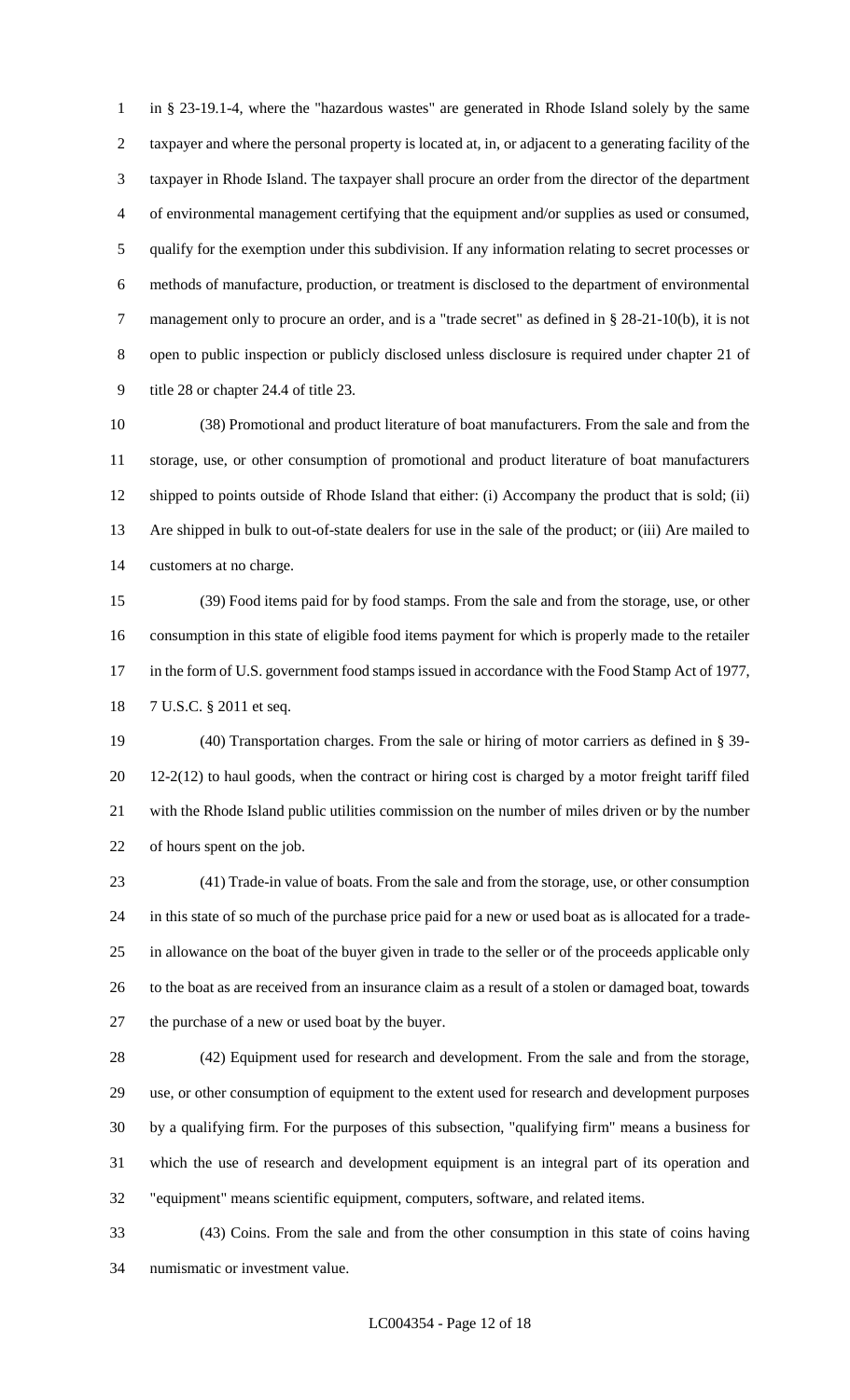(44) Farm structure construction materials. Lumber, hardware, and other materials used in the new construction of farm structures, including production facilities such as, but not limited to: farrowing sheds, free stall and stanchion barns, milking parlors, silos, poultry barns, laying houses, fruit and vegetable storages, rooting cellars, propagation rooms, greenhouses, packing rooms, machinery storage, seasonal farm worker housing, certified farm markets, bunker and trench silos, feed storage sheds, and any other structures used in connection with commercial farming.

 (45) Telecommunications carrier access service. Carrier access service or telecommunications service when purchased by a telecommunications company from another telecommunications company to facilitate the provision of telecommunications service.

 (46) Boats or vessels brought into the state exclusively for winter storage, maintenance, repair, or sale. Notwithstanding the provisions of §§ 44-18-10, 44-18-11 and 44-18-20, the tax imposed by § 44-18-20 is not applicable for the period commencing on the first day of October in any year up to and including the 30th day of April next succeeding with respect to the use of any boat or vessel within this state exclusively for purposes of: (i) Delivery of the vessel to a facility in this state for storage, including dry storage and storage in water by means of apparatus preventing ice damage to the hull, maintenance, or repair; (ii) The actual process of storage, maintenance, or repair of the boat or vessel; or (iii) Storage for the purpose of selling the boat or vessel.

 (47) Jewelry display product. From the sale and from the storage, use, or other consumption in this state of tangible personal property used to display any jewelry product; provided that title to the jewelry display product is transferred by the jewelry manufacturer or seller and that the jewelry display product is shipped out of state for use solely outside the state and is not returned to the jewelry manufacturer or seller.

 (48) Boats or vessels generally. Notwithstanding the provisions of this chapter, the tax imposed by §§ 44-18-20 and 44-18-18 shall not apply with respect to the sale and to the storage, use, or other consumption in this state of any new or used boat. The exemption provided for in this subdivision does not apply after October 1, 1993, unless prior to October 1, 1993, the federal ten percent (10%) surcharge on luxury boats is repealed.

 (49) Banks and regulated investment companies interstate toll-free calls. Notwithstanding the provisions of this chapter, the tax imposed by this chapter does not apply to the furnishing of interstate and international, toll-free terminating telecommunication service that is used directly and exclusively by or for the benefit of an eligible company as defined in this subdivision; provided that an eligible company employs on average during the calendar year no less than five hundred (500) "full-time equivalent employees" as that term is defined in § 42-64.5-2. For purposes of this section, an "eligible company" means a "regulated investment company" as that term is defined in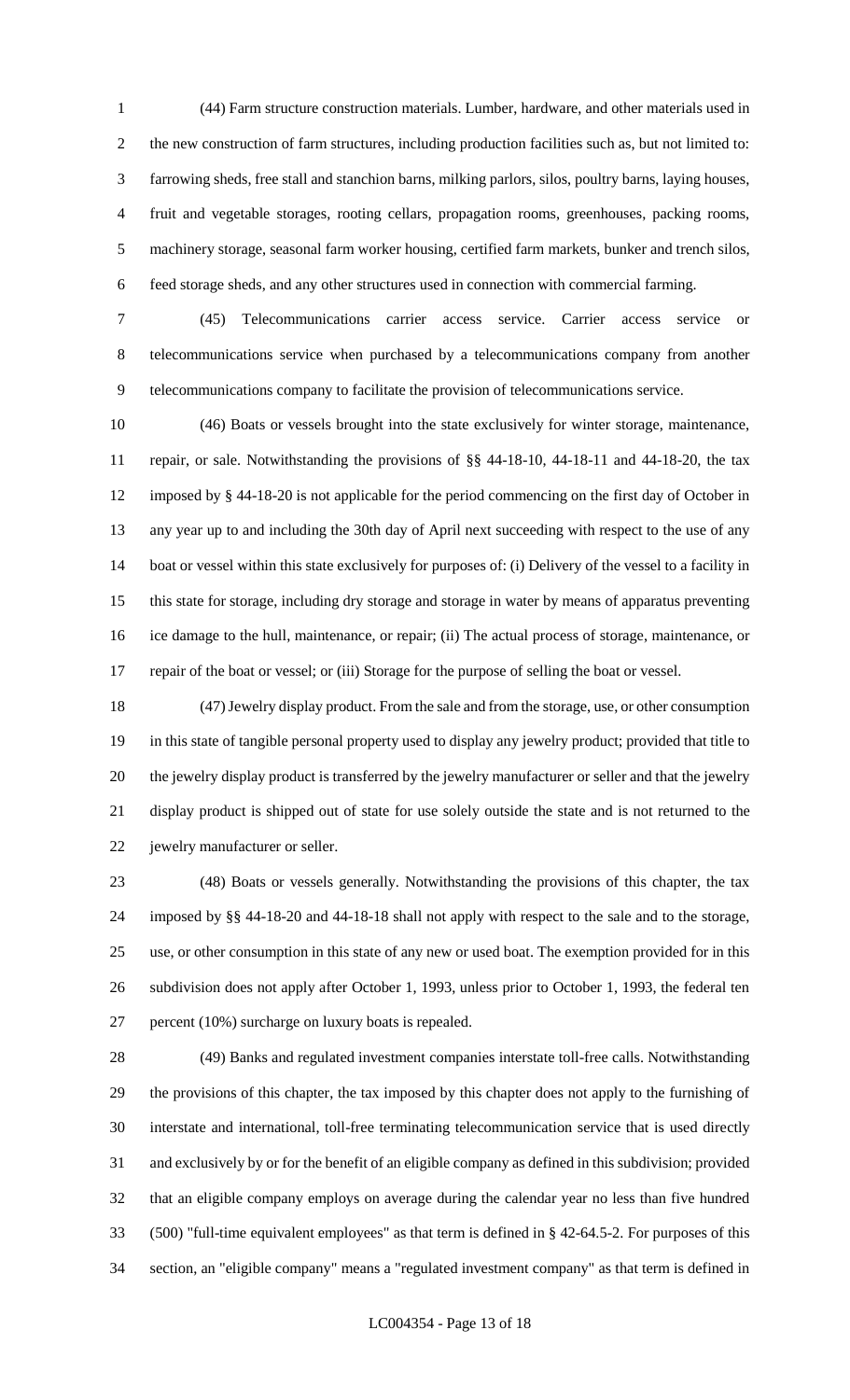1 the Internal Revenue Code of 1986, 26 U.S.C. § 851, or a corporation to the extent the service is provided, directly or indirectly, to or on behalf of a regulated investment company, an employee benefit plan, a retirement plan or a pension plan, or a state-chartered bank.

 (50) Mobile and manufactured homes generally. From the sale and from the storage, use, or other consumption in this state of mobile and/or manufactured homes as defined and subject to taxation pursuant to the provisions of chapter 44 of title 31.

(51) Manufacturing business reconstruction materials.

 (i) From the sale and from the storage, use, or other consumption in this state of lumber, hardware, and other building materials used in the reconstruction of a manufacturing business facility that suffers a disaster, as defined in this subdivision, in this state. "Disaster" means any occurrence, natural or otherwise, that results in the destruction of sixty percent (60%) or more of an operating manufacturing business facility within this state. "Disaster" does not include any damage resulting from the willful act of the owner of the manufacturing business facility.

 (ii) Manufacturing business facility includes, but is not limited to, the structures housing the production and administrative facilities.

 (iii) In the event a manufacturer has more than one manufacturing site in this state, the sixty 17 percent (60%) provision applies to the damages suffered at that one site.

 (iv) To the extent that the costs of the reconstruction materials are reimbursed by insurance, this exemption does not apply.

 (52) Tangible personal property and supplies used in the processing or preparation of floral products and floral arrangements. From the sale, storage, use, or other consumption in this state of tangible personal property or supplies purchased by florists, garden centers, or other like producers or vendors of flowers, plants, floral products, and natural and artificial floral arrangements that are ultimately sold with flowers, plants, floral products, and natural and artificial floral arrangements or are otherwise used in the decoration, fabrication, creation, processing, or preparation of flowers, plants, floral products, or natural and artificial floral arrangements, including descriptive labels, stickers, and cards affixed to the flower, plant, floral product, or arrangement, artificial flowers, spray materials, floral paint and tint, plant shine, flower food, insecticide, and fertilizers.

 (53) Horse food products. From the sale and from the storage, use, or other consumption in this state of horse food products purchased by a person engaged in the business of the boarding of horses.

(54) Non-motorized recreational vehicles sold to nonresidents.

 (i) From the sale, subsequent to June 30, 2003, of a non-motorized recreational vehicle to a bona fide nonresident of this state who does not register the non-motorized recreational vehicle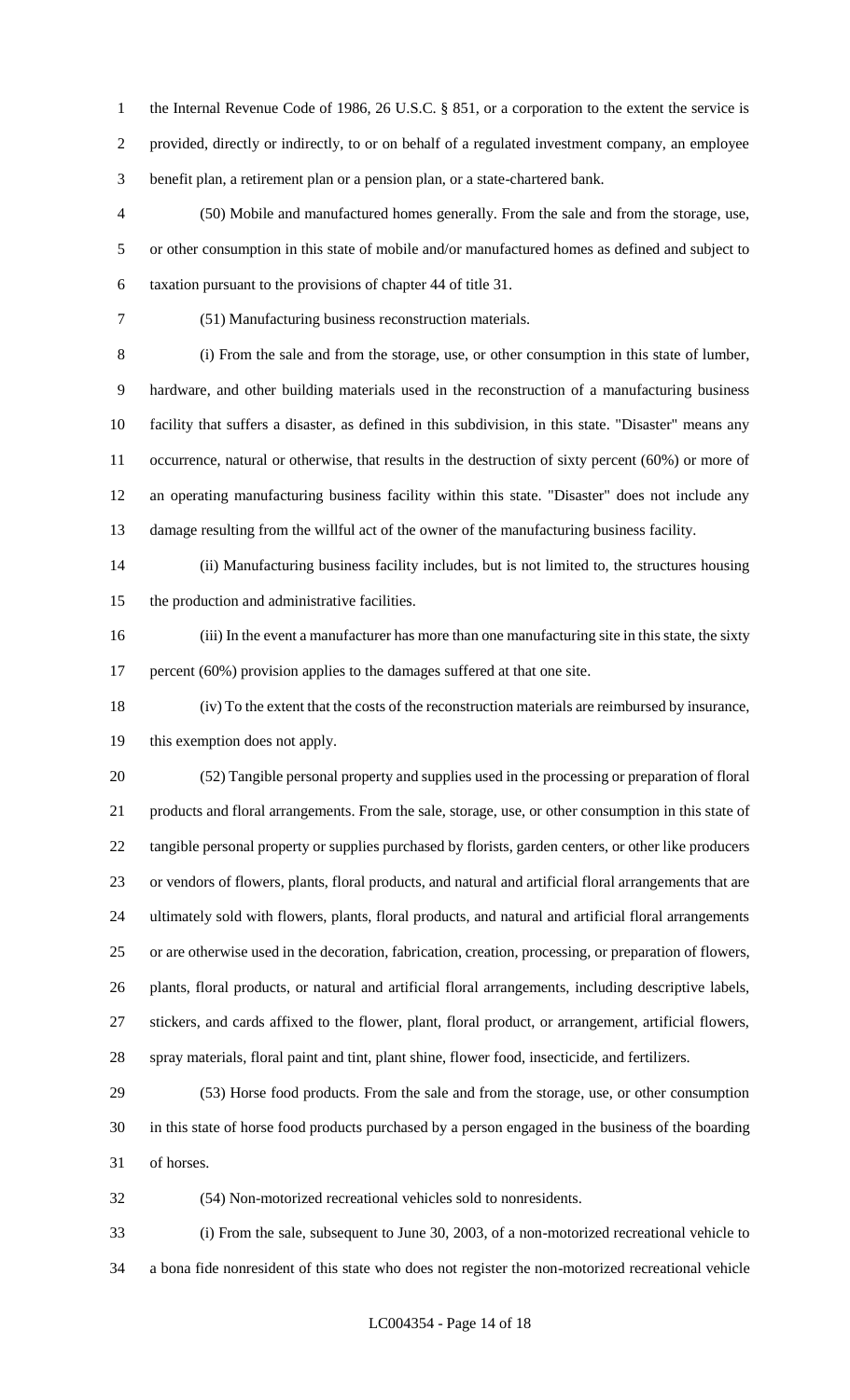in this state, whether the sale or delivery of the non-motorized recreational vehicle is made in this state or at the place of residence of the nonresident; provided that a non-motorized recreational vehicle sold to a bona fide nonresident whose state of residence does not allow a like exemption to its nonresidents is not exempt from the tax imposed under § 44-18-20; provided, further, that in that event the bona fide nonresident pays a tax to Rhode Island on the sale at a rate equal to the rate that would be imposed in his or her state of residence not to exceed the rate that would have been imposed under § 44-18-20. Notwithstanding any other provisions of law, a licensed, non-motorized recreational vehicle dealer shall add and collect the tax required under this subdivision and remit the tax to the tax administrator under the provisions of chapters 18 and 19 of this title. Provided, that when a Rhode Island licensed, non-motorized recreational vehicle dealer is required to add and collect the sales and use tax on the sale of a non-motorized recreational vehicle to a bona fide nonresident as provided in this section, the dealer in computing the tax takes into consideration the law of the state of the nonresident as it relates to the trade-in of motor vehicles.

 (ii) The tax administrator, in addition to the provisions of §§ 44-19-27 and 44-19-28, may require any licensed, non-motorized recreational vehicle dealer to keep records of sales to bona fide nonresidents as the tax administrator deems reasonably necessary to substantiate the exemption provided in this subdivision, including the affidavit of a licensed, non-motorized recreational vehicle dealer that the purchaser of the non-motorized recreational vehicle was the holder of, and had in his or her possession a valid out-of-state non-motorized recreational vehicle registration or a valid out-of-state driver's license.

 (iii) Any nonresident who registers a non-motorized recreational vehicle in this state within ninety (90) days of the date of its sale to him or her is deemed to have purchased the non-motorized recreational vehicle for use, storage, or other consumption in this state, and is subject to, and liable for, the use tax imposed under the provisions of § 44-18-20.

 (iv) "Non-motorized recreational vehicle" means any portable dwelling designed and constructed to be used as a temporary dwelling for travel, camping, recreational, and vacation use that is eligible to be registered for highway use, including, but not limited to, "pick-up coaches" or "pick-up campers," "travel trailers," and "tent trailers" as those terms are defined in chapter 1 of title 31.

 (55) Sprinkler and fire alarm systems in existing buildings. From the sale in this state of sprinkler and fire alarm systems; emergency lighting and alarm systems; and the materials necessary and attendant to the installation of those systems that are required in buildings and occupancies existing therein in July 2003 in order to comply with any additional requirements for such buildings arising directly from the enactment of the Comprehensive Fire Safety Act of 2003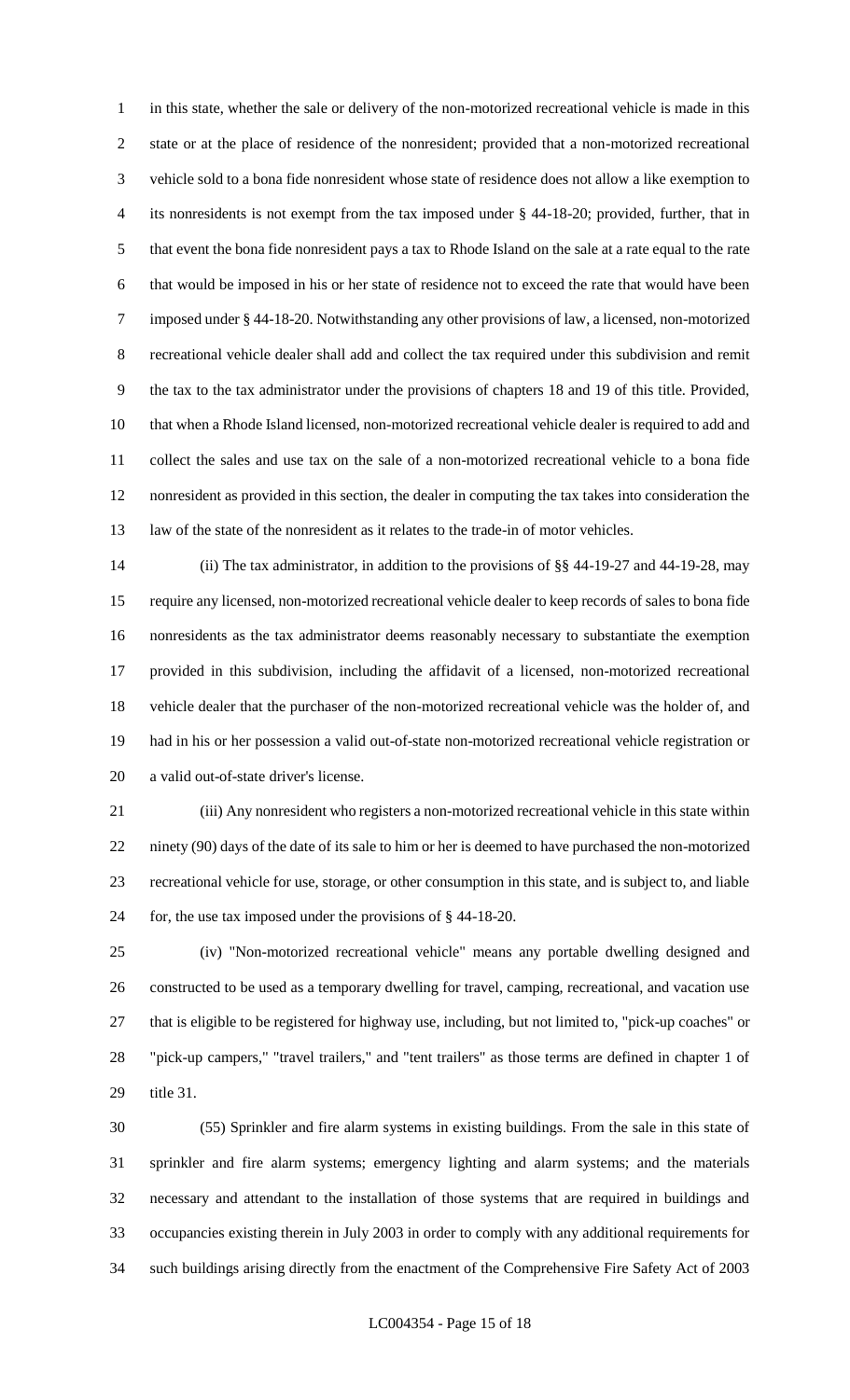and that are not required by any other provision of law or ordinance or regulation adopted pursuant to that act. The exemption provided in this subdivision shall expire on December 31, 2008.

 (56) Aircraft. Notwithstanding the provisions of this chapter, the tax imposed by §§ 44-18- 18 and 44-18-20 shall not apply with respect to the sale and to the storage, use, or other consumption in this state of any new or used aircraft or aircraft parts.

 (57) Renewable energy products. Notwithstanding any other provisions of Rhode Island general laws, the following products shall also be exempt from sales tax: solar photovoltaic modules or panels, or any module or panel that generates electricity from light; solar thermal collectors, including, but not limited to, those manufactured with flat glass plates, extruded plastic, sheet metal, and/or evacuated tubes; geothermal heat pumps, including both water-to-water and water-to-air type pumps; wind turbines; towers used to mount wind turbines if specified by or sold by a wind turbine manufacturer; DC to AC inverters that interconnect with utility power lines; and manufactured mounting racks and ballast pans for solar collector, module, or panel installation. Not to include materials that could be fabricated into such racks; monitoring and control equipment, if specified or supplied by a manufacturer of solar thermal, solar photovoltaic, geothermal, or wind energy systems or if required by law or regulation for such systems but not to include pumps, fans or plumbing or electrical fixtures unless shipped from the manufacturer affixed to, or an integral part of, another item specified on this list; and solar storage tanks that are part of a solar domestic hot water system or a solar space heating system. If the tank comes with an external heat exchanger it shall also be tax exempt, but a standard hot water tank is not exempt from state sales tax.

 (58) Returned property. The amount charged for property returned by customers upon rescission of the contract of sale when the entire amount exclusive of handling charges paid for the property is refunded in either cash or credit, and where the property is returned within one hundred twenty (120) days from the date of delivery.

 (59) Dietary supplements. From the sale and from the storage, use, or other consumption 26 of dietary supplements as defined in  $\S$  44-18-7.1(l)(v), sold on prescriptions.

 (60) Blood. From the sale and from the storage, use, or other consumption of human blood. (61) Agricultural products for human consumption. From the sale and from the storage, use, or other consumption of livestock and poultry of the kinds of products that ordinarily constitute food for human consumption and of livestock of the kind the products of which ordinarily constitute

fibers for human use.

 (62) Diesel emission control technology. From the sale and use of diesel retrofit technology that is required by § 31-47.3-4.

(63) Feed for certain animals used in commercial farming. From the sale of feed for animals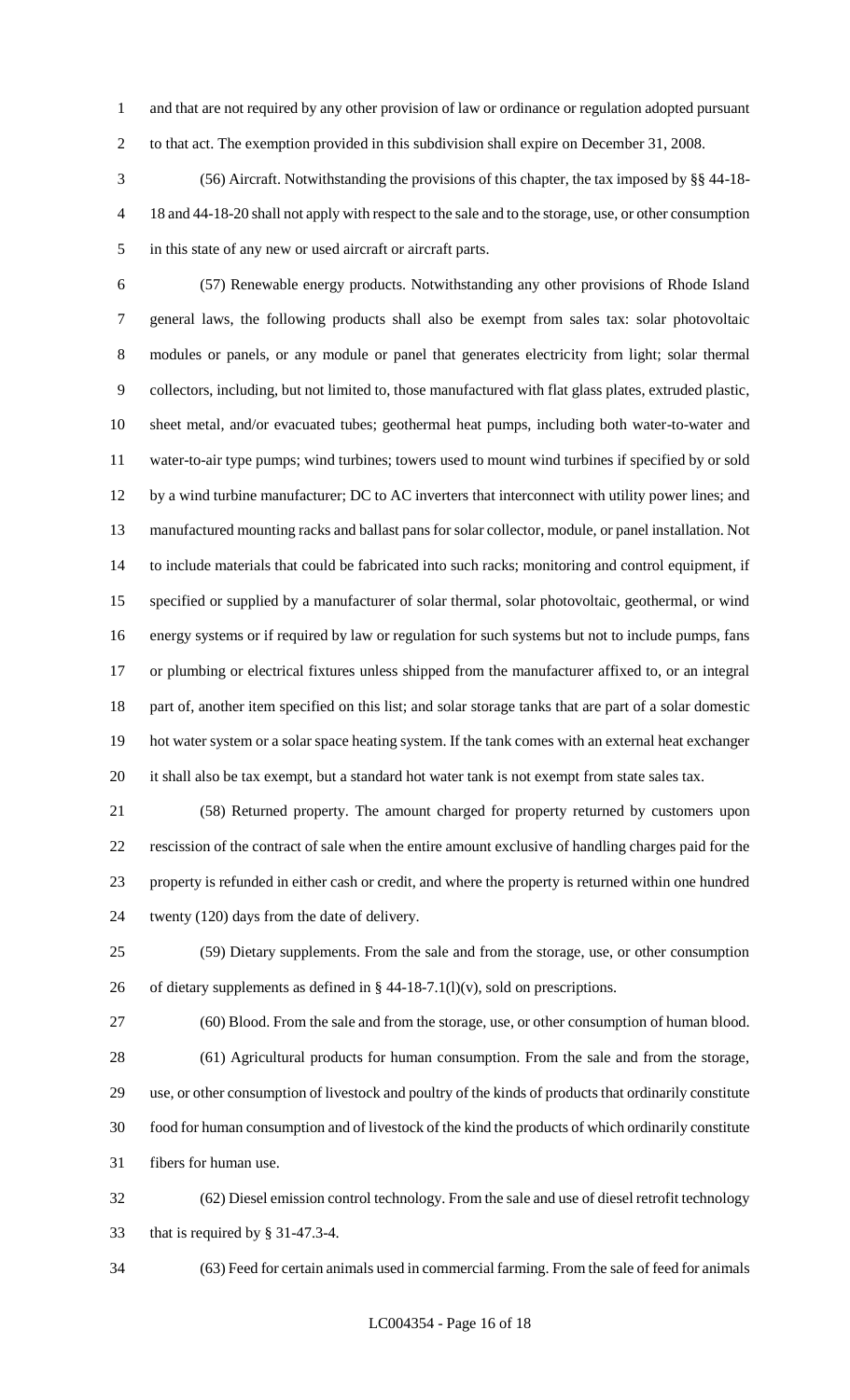1 as described in subsection (61) of this section.

 (64) Alcoholic beverages. From the sale and storage, use, or other consumption in this state by a Class A licensee of alcoholic beverages, as defined in § 44-18-7.1, excluding beer and malt beverages; provided, further, notwithstanding § 6-13-1 or any other general or public law to the contrary, alcoholic beverages, as defined in § 44-18-7.1, shall not be subject to minimum markup. (65) Seeds and plants used to grow food and food ingredients. From the sale, storage, use, or other consumption in this state of seeds and plants used to grow food and food ingredients as defined in § 44-18-7.1(l)(i). "Seeds and plants used to grow food and food ingredients" shall not include marijuana seeds or plants. (66) Feminine hygiene products. From the sale and from the storage, use, or other consumption of tampons, panty liners, menstrual cups, sanitary napkins, and other similar products the principal use of which is feminine hygiene in connection with the menstrual cycle. (67) Trade-in value of motorcycles. From the sale and from the storage, use, or other 14 consumption in this state of so much of the purchase price paid for a new or used motorcycle as is allocated for a trade-in allowance on the motorcycle of the buyer given in trade to the seller, or of 16 the proceeds applicable only to the motorcycle as are received from an insurance claim as a result 17 of a stolen or damaged motorcycle, or of the proceeds applicable only to the motorcycle as are 18 received from the manufacturer of motorcycles for the repurchase of the motorcycle, whether the 19 repurchase was voluntary or not, towards the purchase of a new or used motorcycle by the buyer; 20 provided, that the proceeds from an insurance claim or repurchase is in lieu of the benefit prescribed 21 in § 44-18-21 for the total loss or destruction of the motorcycle, and; provided, further, that the tax 22 has not been reimbursed as part of the insurance claim or repurchase. SECTION 3. This act shall take effect upon passage.

======== LC004354 ========